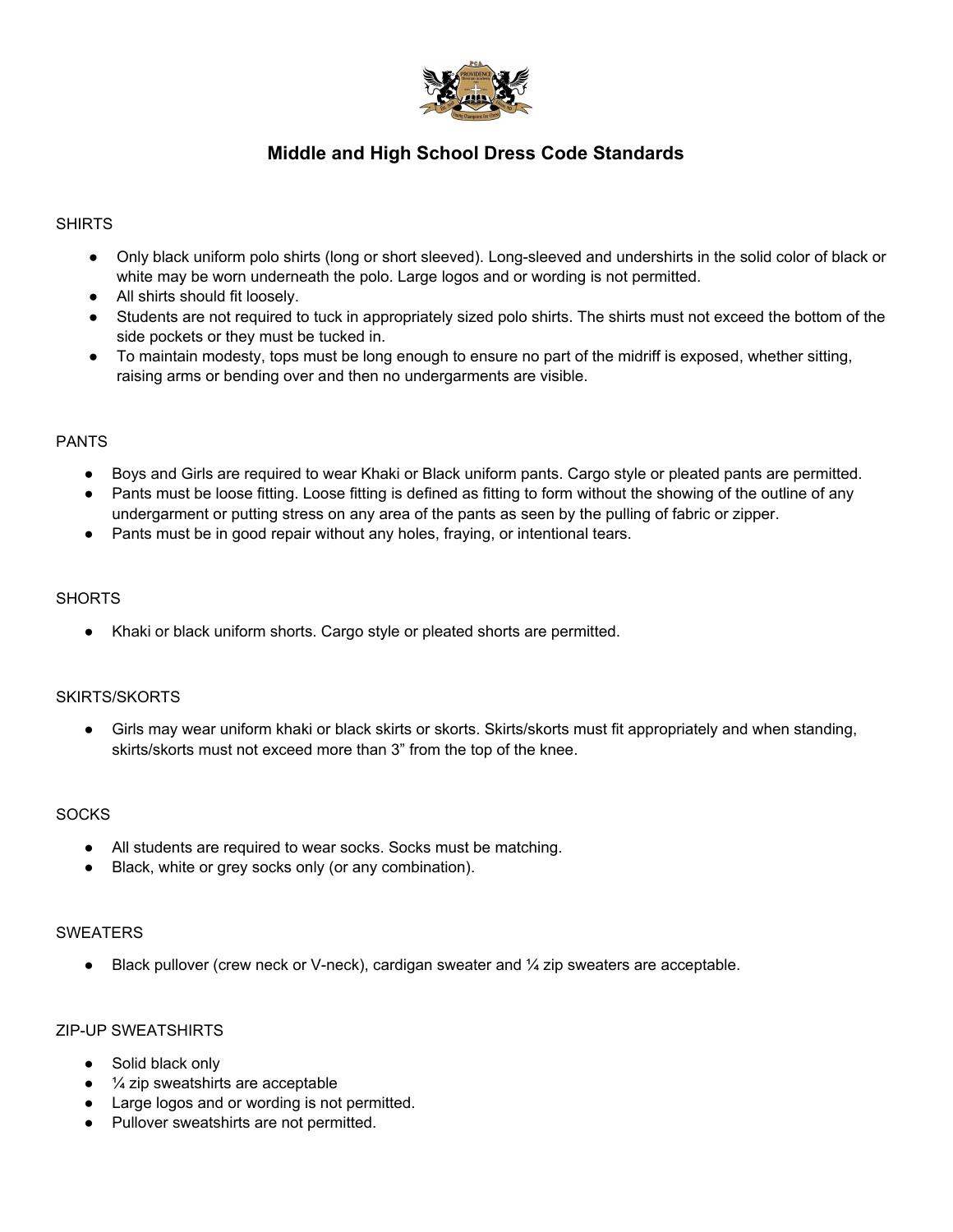# OUTERWEAR

- Non-uniform outerwear items are not allowed to be worn in school between the hours of 8:00 a.m. and 3:00 p.m.
- This includes jackets and coats.

#### SHOES/BOOTS

- Girls and boys may wear dress shoes and athletic shoes. UGGS or UGG style boots are not permitted, however, boots will be allowed, but uniform pants **must** be worn over top of boot.
- Light up, sequined, sparkled, neon, or metallic footwear is prohibited.
- No open back shoes may be worn.
- All footwear must complement and not distract from the school uniform.

# **ACCESSORIES**

- Accessories must not distract but complement the school uniform.
- Scarves and extravagant jewelry are not permitted.
- Hats or head covering of any kind are not permitted to be worn in school except on designated dress down theme days, i.e… crazy hat day, NFL day, etc…
- Female students may have pierced ears.
- Tattoos are not recommended, and in the event a student has a tattoo, it must remain covered at all times.

# DRESS DOWN DAYS

- Occasionally students are allowed to wear casual, non-uniform clothes. This is considered a privilege. Students are expected to arrive to school in modest dress down apparel. Please note the specific "dress down" guidelines below. Parents will be contacted and asked to bring appropriate clothing, should a student be found out of "dress down" dress code.
- Dress Down Dress Code
	- $\circ$  All clothes must be modest and in good condition; no holes or intentional rips.
	- o No inappropriate/disrespectful graphics or text.
	- o No tank tops, sleeveless shirts, midriff baring shirts
	- o No skinny or overly tight pants.
	- o No hats or head coverings, except on designated dress down theme days; i.e. crazy hat day, NFL day, etc…
	- o No leggings or jeggings may be worn as pants.

# HAIR/BODY PIERCINGS/TATTOOS

- **Male** 
	- Hair must always be neat and clean.
	- $\circ$  Hair is to be cut above the eyebrows and the collar, and no lower than the bottom of the ear lobe.
	- Sideburns should not come below the top of the ear lobe.
	- Neatly groomed facial hair.
	- Extreme hairstyles are not acceptable, including mohawks.
	- Tattoos should be covered at all times.
	- Body piercings (including earrings) must not be worn.
- Female
	- Extreme hair colors and fad hairstyles are not acceptable.
	- Natural color hair only i.e. no blue, green, bright red, grey, etc...
	- Tattoos must be covered at all times.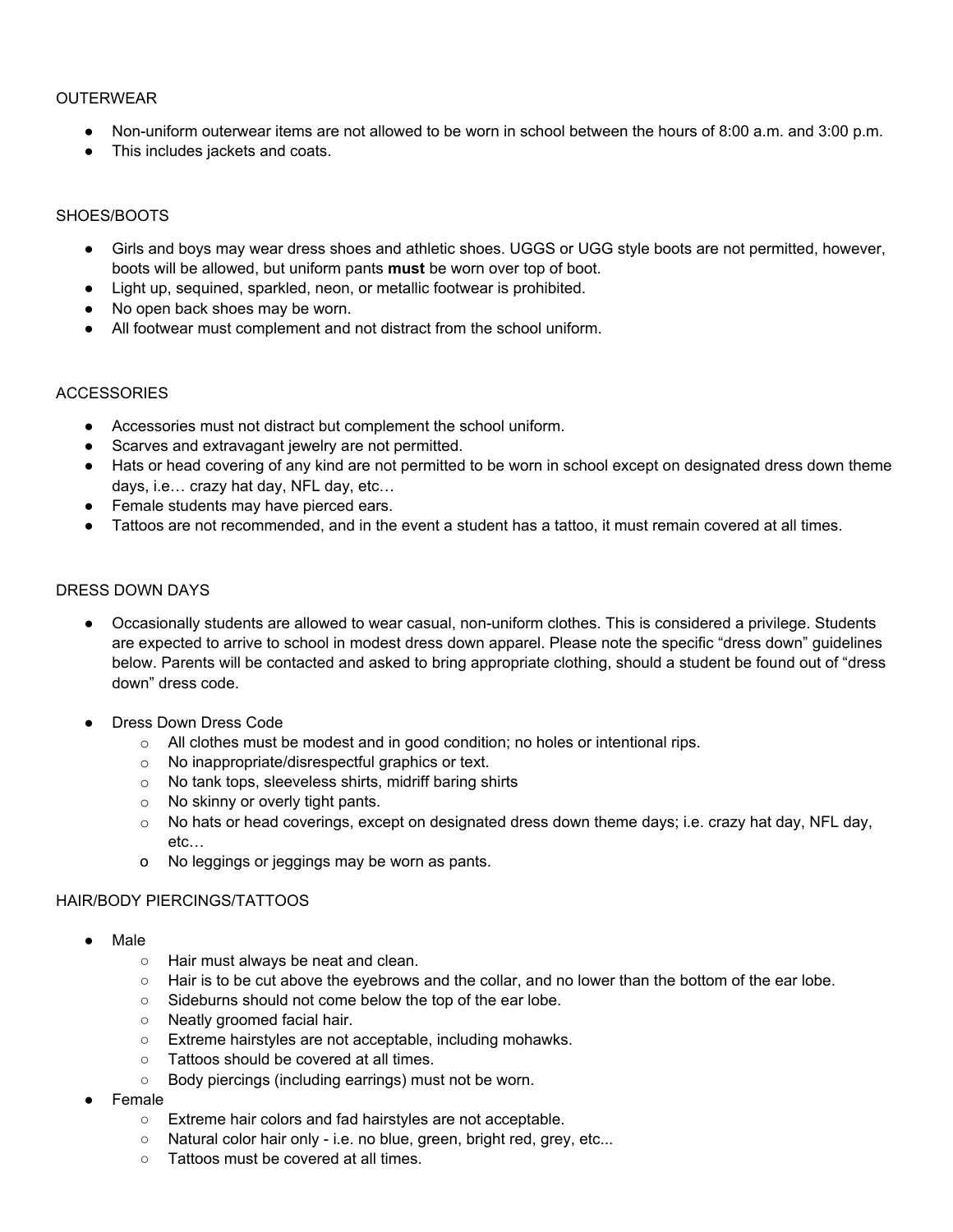○ Body piercings (excluding earrings) must not be worn. Ear gauges and bars are not permitted.

#### DRESS-UP OCCASIONS

- Prom/Homecoming Male and Female
	- Prior to event, specific details will be announced.
- **Boys** 
	- Proper-fitting dress pants
	- No jean or denim material
	- Button down shirt (tie optional...unless required)
	- Dress Shoes; no sneakers
- Girls
	- Modest dresses, skirts, and blouses.
	- Dress pant with blouse.
	- No jeans or denim material.
	- Skirts or Dresses can be no shorter than 3" from the knee
	- Cleavage should not show.
	- Blouse or shirt should be long enough to not show midriff when arms are raised.

#### ENFORCEMENT

- Students out of uniform will remain in the office until acceptable clothing is obtained. Anytime a student is found out of uniform, a demerit will be issued.
- A parent-teacher conference will be called after three demerits are issued for being in dress code violation.

# **Elementary School Dress Code K-4 – 5 th Grade**

# **BOYS**

#### **SHIRTS**

- Black polo uniform (short or long sleeve)
- Large logos and or wording is not permitted.
- Long-sleeved and undershirts in the solid color of black or white may be worn underneath the polo.

#### PANTS

- Khaki or black flat front uniform slacks.
- Cargo pants and pleated pants are permitted.

#### **SHORTS**

- Khaki or black uniform shorts.
- Cargo style and pleated shorts are permitted.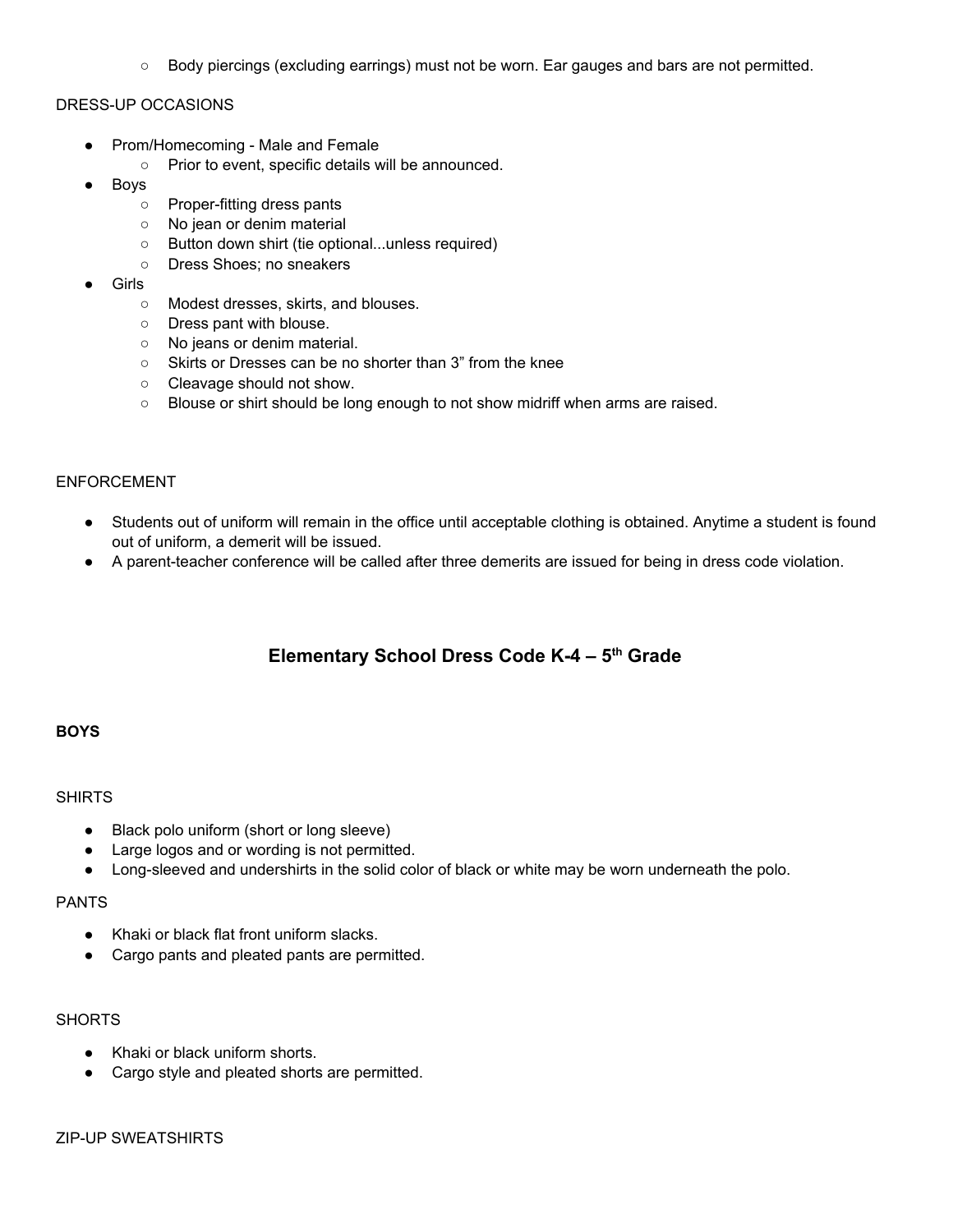- Solid black only
- $\frac{1}{4}$  zip sweatshirts are acceptable
- Large logos and or wording is not permitted..
- Pullover sweatshirts are not permitted.

#### DRESS DOWN DAYS

- Occasionally students are allowed to wear casual, non-uniform clothes. This is considered a privilege. Students are expected to arrive to school in modest dress down apparel. Please note the specific "dress down" guidelines below. Parents will be contacted and asked to bring appropriate clothing, should a student be found out of "dress down" dress code.
- Dress Down Dress Code
	- o All clothes must be modest and in good condition; no holes or intentional rips.
	- o No inappropriate/disrespectful graphics or text.
	- o No tank tops, sleeveless shirts, midriff baring shirts
	- o No skinny or overly tight pants.
	- $\circ$  No hats or head coverings, except on designated dress down theme days; i.e. crazy hat day, NFL day, etc…
	- o No leggings or jeggings may be worn as pants.

#### SHOES/BOOTS

- Girls and boys may wear dress shoes and athletic shoes. UGGS or UGG style boots are not permitted, however, boots will be allowed, but uniform pants **must** be worn over top of pants.
- Light up, sequined, sparkled, neon, or metallic footwear is prohibited.
- No open back shoes may be worn.
- All footwear must complement and not distract from the school uniform.

#### HAIR/BODY PIERCINGS/TATTOOS

- Hair must always be neat and clean.
- Hair is to be cut above the eyebrows and the collar, and no lower than the bottom of the ear lobe.
- Sideburns should not come below the top of the ear lobe.
- Extreme hairstyles are not acceptable, including mohawks.
- Tattoos should be covered at all times.
- Body piercings (including earrings) must not be worn.

# DRESS-UP OCCASIONS

- Proper-fitting dress pants
- No jean or denim material
- Button down shirt (tie optional...unless required)
- Dress Shoes; no sneakers

# **GIRLS**

#### SHIRTS

Black polo uniform (short or long sleeve)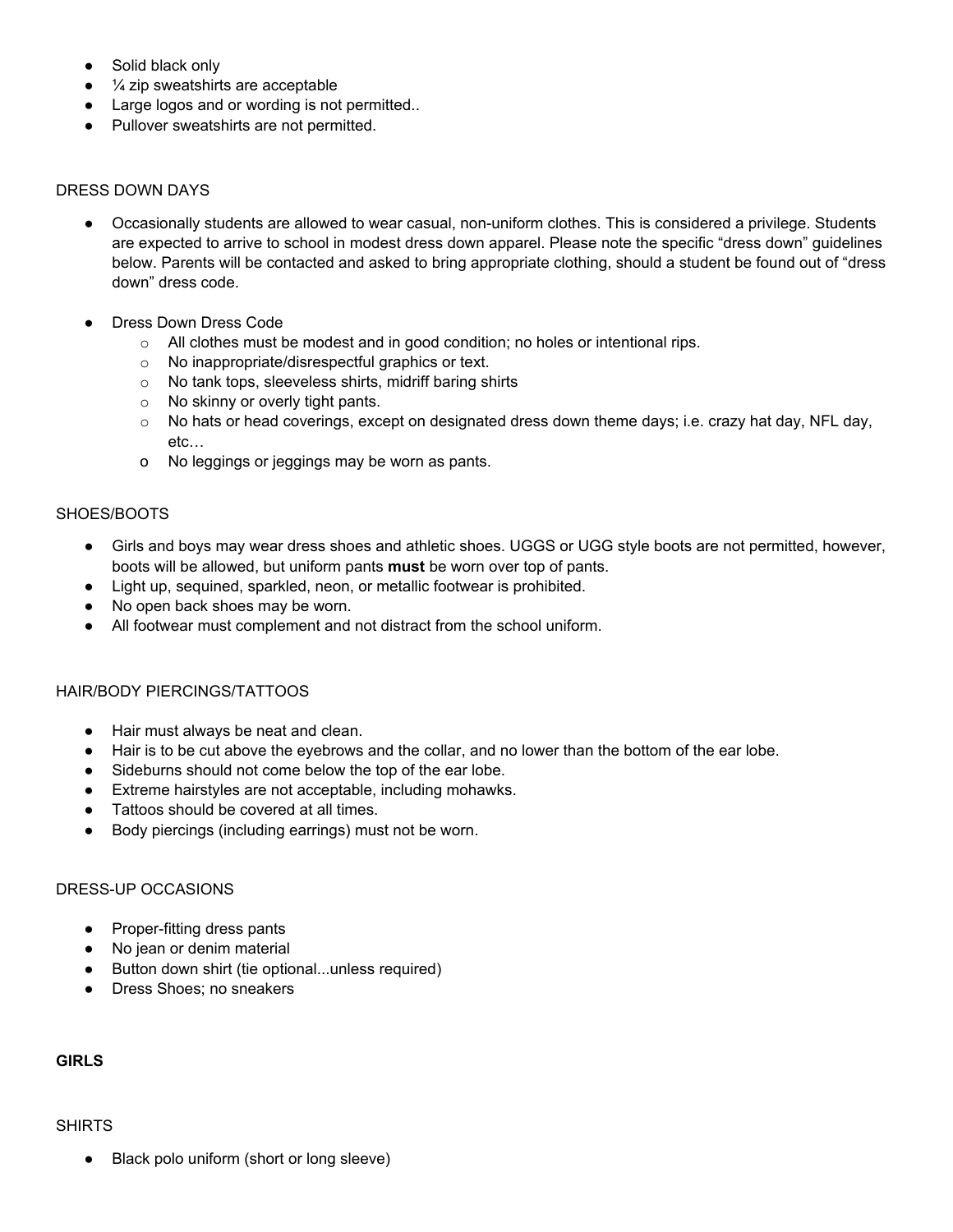- Large legos and or wording is not permitted.
- Long-sleeved and undershirts in the solid color of black or white may be worn underneath the polo.

#### **SKIRTS**

- Khaki or black uniform
- Cargo skirts are permissible
- Skirts must not exceed 3" from the top of the knee.
- Shorts must be worn under skirts.

# SHORTS/SKORTS

- Khaki or black uniform shorts/skorts.
- Cargo or pleated shorts are permitted.
- Shorts/skorts must not exceed 3" from the top of the knee.

# ZIP-UP SWEATSHIRTS

- Solid black only
- $\bullet$   $\frac{1}{4}$  zip sweatshirts are acceptable
- Large logos and or wording is not permitted.
- Pullover sweatshirts are prohibited

# DRESS DOWN

- All clothes must be modest and in good condition.
- No inappropriate or disrespectful graphics or text.
- No tanks, sleeveless shirts, or midriff baring shirts.
- No yoga pants or jeggings.
- No hats or head coverings, except on designated dress down theme days; i.e. crazy hat day, NFL day, etc…

# SOCKS/TIGHTS

- Black, white, or grey socks (or any combination)
- Girls may wear full length, solid black or white colored tights or leggings under their skirts.

# SHOES/BOOTS

- Girls and boys may wear dress shoes and athletic shoes. UGGS or UGG style boots are not permitted, however, boots will be allowed, but uniform pants **must** be worn over top of pants.
- Light up, sequined, sparkled, neon, or metallic footwear is prohibited.
- No open back shoes may be worn.
- All footwear must complement and not distract from the school uniform.

# HAIR/BODY PIERCINGS/TATTOOS

- Extreme hair colors and fad hairstyles are not acceptable.
- Tattoos must be covered at all times.
- Body piercings (excluding earrings) must not be worn. Ear gauges and bars are not permitted.